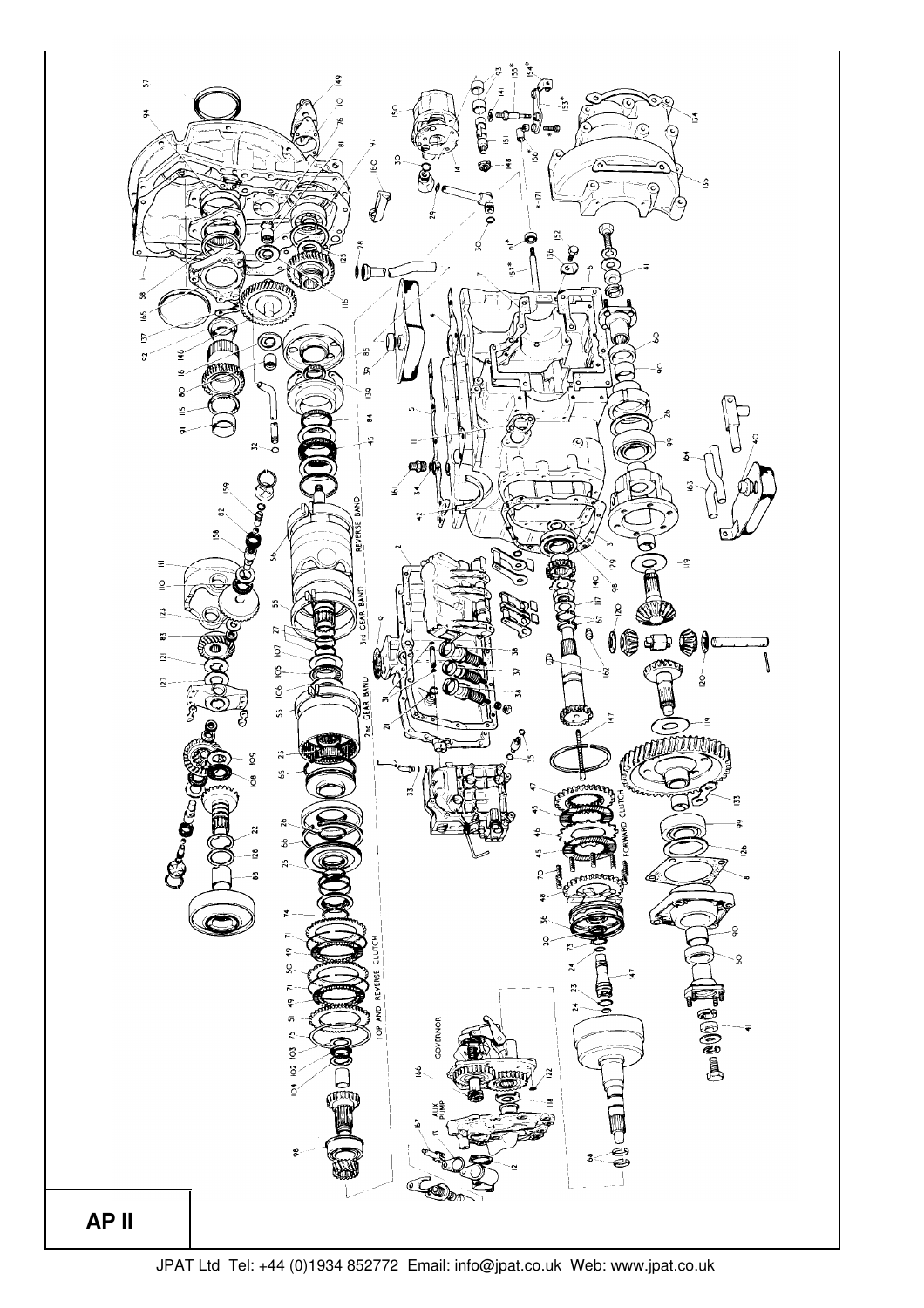

4 speed front wheel drive transverse, drop gear drive. Austin Mini, 1100, 1300, Allegro 1300 & Metro

## **AUTOMOTIVE PRODUCTS AP II**

| Illus                                                                      | Description                                                                                                                                                                                       | Yearl                                        | Part No.                                                                   | <b>Illus</b>                                 | Description                                                                                                                                                                                                                                                                                                                                                                                 | Year                   | Part No.                                                                                             |
|----------------------------------------------------------------------------|---------------------------------------------------------------------------------------------------------------------------------------------------------------------------------------------------|----------------------------------------------|----------------------------------------------------------------------------|----------------------------------------------|---------------------------------------------------------------------------------------------------------------------------------------------------------------------------------------------------------------------------------------------------------------------------------------------------------------------------------------------------------------------------------------------|------------------------|------------------------------------------------------------------------------------------------------|
|                                                                            | <b>KITS</b><br>FOR EARLY BOLT ON DIFF FLANGES<br>Overhaul Kit<br>Gasket & Rubber<br><b>Engine Conversion</b><br>Gasket""<br>Rubber                                                                | $-79$<br>$-79$<br>$-79$<br>$-79$<br>$-79$    | 132 02 01<br>132 03 01<br>132 03 03<br>132 04 01<br>132 05 01              | 35<br>39<br>40<br>41<br>42<br>ΝI             | Valve body to case "O" ring<br>(6)<br>Main oil strainer grommet<br>Aux strainer grommet<br>Diff squash seals<br>(2)<br>Engine bearing cap seal<br>Lower relief hole plug                                                                                                                                                                                                                    |                        | 113 16 09<br>132 19 01<br>132 19 02<br>132 20 01<br>132 20 02<br>132 20 03                           |
|                                                                            | FOR LATE POP-IN DIFF FLANGES<br>Overhaul<br>Mini Eng. No 99H/792P 20177 to 37631<br>Mini Eng.No. 99H/792P 37632 on<br>Allegro Eng No 12H/624A A6155 on<br>Metro all                               | 79-81<br>$81 -$<br>$79 -$                    | 132 02 03<br>132 02 04<br>132 02 03<br>132 02 04                           | 57<br>58<br>58                               | <b>METAL CLAD SEALS</b><br>Converter (large)<br>Converter (small)<br>Converter (small) (for late housing)                                                                                                                                                                                                                                                                                   |                        | 132 15 01<br>132 15 02<br>132 15 08                                                                  |
|                                                                            | Gasket & Rubber<br><b>Engine Conversion</b><br>Gasket<br>Rubber                                                                                                                                   | 79-<br>79-<br>79-<br>79-                     | 132 03 02<br>132 03 04<br>132 04 02<br>132 05 01                           | 59<br>60<br>60<br>61                         | Speedo driven shaft<br>Diff output shafts<br>(2)<br>Diff output shafts<br>(2)<br>Selector rod 0.250"                                                                                                                                                                                                                                                                                        | $-79$<br>79-<br>$-71$  | 132 15 03<br>132 15 04<br>132 15 07<br>132 15 05                                                     |
|                                                                            | <b>OTHER KITS</b><br>Forward clutch repair kit<br>Forward clutch repair kit<br>Top & reverse repair kit (2 paper)<br>Top & reverse repair kit (3 paper)<br>Top & reverse repair kit (3 sintered)) | -79  <br>79-                                 | 132 07 01<br>132 07 04<br>132 07 02<br>132 07 03<br>132 07 05              | 61<br>65<br>66<br>67<br>67                   | Selector rod 0.312"<br><b>SHAFT SEALING RINGS</b><br>Reverse clutch piston<br>Top clutch piston<br>Forward output shaft<br>(3)<br>Forward output shaft<br>(2)                                                                                                                                                                                                                               | $71 -$<br>$-69$<br>69- | 132 15 06<br>132 26 01<br>132 26 02<br>132 26 03<br>114 26 05                                        |
| 1<br>$\mathbf{1}$<br>3<br>6                                                | <b>GASKETS</b><br><b>EARLY GASKETS</b><br><b>Converter Housing</b><br>Converter Housing (0.010" thick)<br>Governor Cover<br>Diff Housing lower                                                    | -79<br>$-79$<br>$-79$<br>$-79$               | 132 25 01<br>132 25 16<br>132 25 03<br>132 25 06                           | 68<br>68<br>NI                               | (2)<br>Forward clutch shaft<br>Forward clutch shaft<br>(2)<br>Input shaft teflon ring (Metro only)<br>(1)<br><b>CLUTCH PLATES</b>                                                                                                                                                                                                                                                           | $-81$<br>$81 -$        | 132 26 04<br>132 26 06<br>132 26 07                                                                  |
| $\overline{7}$<br>$\mathbf{1}$<br>$\mathbf{1}$<br>3<br>6<br>$\overline{7}$ | Diff Housing upper)<br><b>LATE GASKETS</b><br><b>Converter Housing</b><br>Converter Housing (0.010" thick)<br>Governor Cover<br>Diff Housing lower<br>Diff Housing upper                          | -79<br>79-<br>$79 -$<br>79-<br>79-<br>$79 -$ | 132 25 07<br>132 25 17<br>132 25 21<br>132 25 18<br>132 25 20<br>132 25 19 | 45<br>45<br>45<br>46<br>46<br>47<br>47<br>47 | Forward clutch lined (red paper)<br>(2)<br>Forward clutch lined (black paper)<br>(2)<br>Forward clutch lined OEM (black paper)<br>(2)<br>Forward clutch steel selective 0.064" thick<br>(1)<br>Forward clutch steel selective 0.075" thick<br>(1)<br>Forward pressure circlip end 0.210/0.215""<br>Forward pressure circlip end 0.230/0.235""<br>Forward pressure circlip end 0.250/0.255"" |                        | 132 11 05<br>132 11 06<br>132 11 07<br>132 12 01<br>132 12 03<br>132 13 10<br>132 13 11<br>132 13 12 |
| $\overline{\mathbf{c}}$<br>$\overline{4}$<br>5<br>8<br>9                   | <b>OTHER GASKETS</b><br>Valve body & servo cover<br>Engine to transmission Diff side<br>Engine to transmission servo side<br>Diff bearing cover (2 needed 79 on)<br>Filter to front cover         |                                              | 132 25 02<br>132 25 04<br>132 25 05<br>132 25 08<br>132 25 10              | 47<br>47<br>NI<br>48<br>48                   | Forward pressure circlip end 0.342"<br>Forward pressure circlip end 0.362"<br>Pressure plate packing piece 0.040" thick<br>A/R<br>Fwd press & 132 12 06 0.140"/0.180" thk<br>Fwd press use w/ 3 friction<br>$0.156"$ thk                                                                                                                                                                    |                        | 132 13 02<br>132 13 01<br>132 12 06<br>132 13 05<br>132 13 09                                        |
| 10<br>11<br>12<br>13<br>14                                                 | Low pressure valve<br>Governor rod to case<br>Speedo drive to governor cover<br>Speedo gear to drive unit<br>Engine oil pump to block                                                             |                                              | 132 25 11<br>132 25 12<br>132 25 13<br>132 25 14<br>132 25 15              | 49<br>49<br>49<br>49                         | Top & rev lined (red paper)<br>(2/3)<br>Top & rev lined (black paper)<br>(2/3)<br>Top & rev lined OEM (black paper)<br>(2/3)<br>Top & rev lined (sintered)<br>(3)                                                                                                                                                                                                                           |                        | 132 11 05<br>132 11 06<br>132 11 07<br>132 11 03                                                     |
| ΝI                                                                         | End cover breather hole<br><b>RUBBER COMPONENTS</b>                                                                                                                                               |                                              | 132 25 22                                                                  | 50<br>50<br>50                               | Top & rev steel (use with paper)<br>(1/2)<br>Top & rev steel 0.104 soft unground<br>Top & rev steel selective 0.092" hard & ground                                                                                                                                                                                                                                                          | or                     | 132 12 02<br>132 12 04<br>132 12 05<br>133 12 01                                                     |
| 36<br>20<br>21<br>22<br>23                                                 | Forward clutch piston lip seal<br>Forward clutch piston "O" ring<br>Front cover to valve body "O" ring<br>Governor housing "O" ring<br>Reverse shut off valve "O" ring                            |                                              | 132 18 01<br>132 16 01<br>132 16 02<br>132 16 02<br>132 16 02              | 50<br>50<br>50<br>51<br>51                   | Top & rev steel selective 0.104" hard & ground<br>Top & rev steel selective 0.116" hard & ground<br>Top & rev steel selective 0.128" hard & ground<br>Top & rev pres (for 2 frict) 0.285" unground<br>Top & rev pres (for 3 frict) 0.265" hard & ground                                                                                                                                     |                        | 133 12 02<br>133 12 03<br>133 12 04<br>132 13 03<br>132 13 04                                        |
| 24<br>25<br>26<br>27<br>ΝI                                                 | Reverse shut off valve "O" ring<br>(2)<br>Top & Reverse pistons "O" ring<br>(2)<br>Top & reverse piston "O" ring<br>(1)<br>Reverse output gear<br>(3)<br>Reverse gear sealing "O" ring<br>(1)     | 83 on                                        | 132 16 10<br>132 16 04<br>132 16 05<br>132 16 06<br>132 16 12              | 51<br>51<br>51                               | Top & rev pres selective 0.265" hard & unground<br>Top & rev pres selective 0.282" hard & unground<br>Top & rev pres selective 0.301" hard & unground                                                                                                                                                                                                                                       |                        | 132 13 06<br>132 13 07<br>132 13 08                                                                  |
| 28<br>29<br>30<br>31<br>38                                                 | Oil strainer pipe to engine "O" ring<br>Pump elbow pipe "O" ring<br>(1)<br>Pump elbow pipe "O" ring<br>(2)<br>Servo connecting pipes "O" ring<br>(6)<br>Second gear servo lip seal                |                                              | 132 16 07<br>132 16 02<br>132 16 09<br>132 16 10<br>132 18 03              | 55<br>56                                     | <b>BRAKE BANDS</b><br>Forward 0.750" wide<br>(2)<br>Reverse 1.000" wide                                                                                                                                                                                                                                                                                                                     |                        | 132 14 11<br>132 14 12                                                                               |
| 37<br>38<br>32<br>33<br>34                                                 | Third gear servo lip seal<br>Reverse servo lip seal<br>Converter feed pipe "O" ring<br>Feed pipe to valve body "O" ring<br>Eng to transmission pipe adapter                                       |                                              | 132 18 02<br>132 18 03<br>138 16 01<br>132 16 09<br>113 16 09              | NI<br>ΝI                                     | <b>FILTER</b><br>Engine oil filter 1100, 1300, Allegro(short type)<br>Engine oil filter Mini & Metro (long type)                                                                                                                                                                                                                                                                            |                        | 132 27 01<br>132 27 02                                                                               |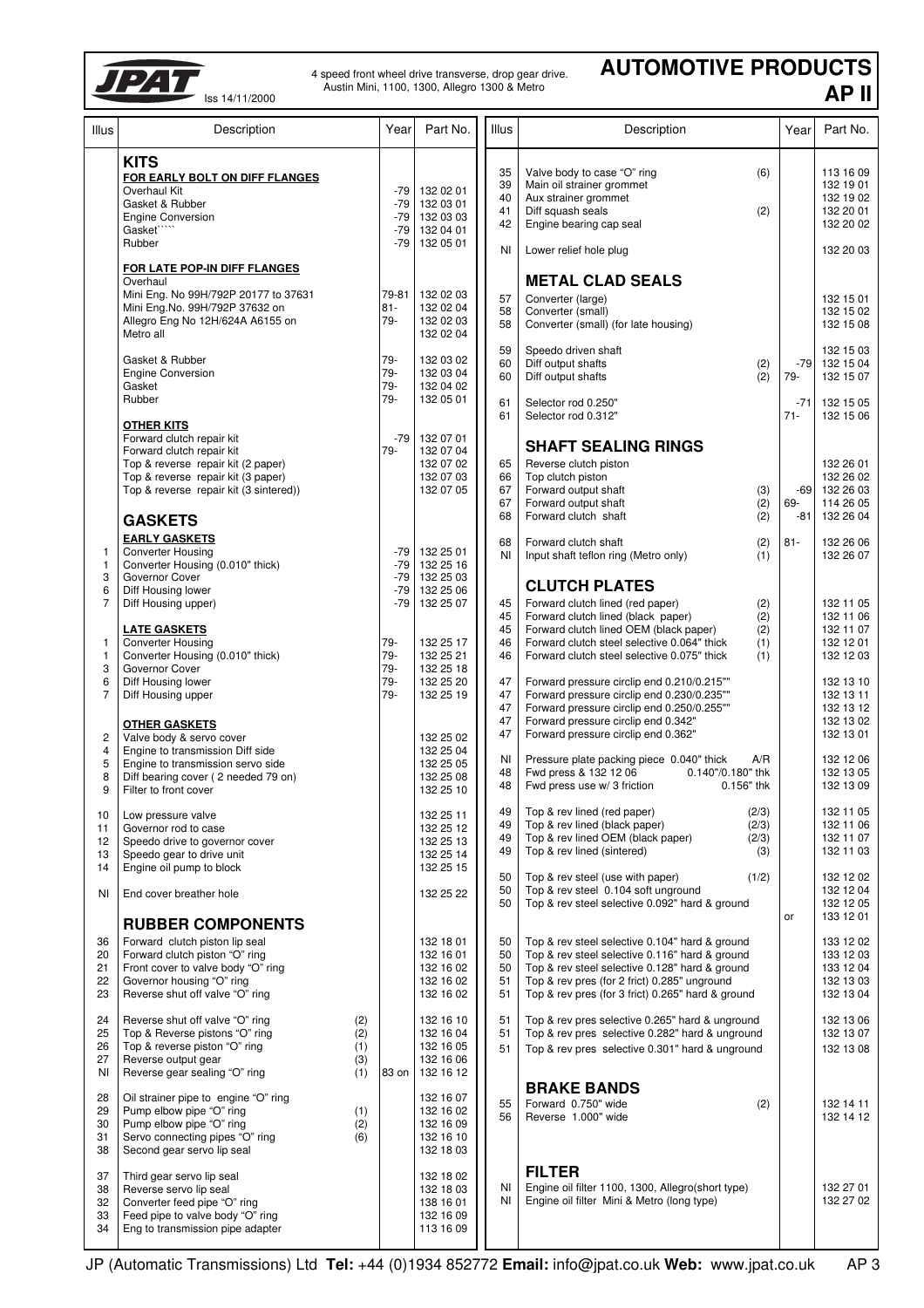## Austin Mini, 1100, 1300, Allegro 1300 & Metro Iss 14/11/2000 **AUTOMOTIVE PRODUCTS**

4 speed front wheel drive transverse, drop gear drive.



| Illus                                  | Description                                                                                                                                                                                                                                  | Year                                      | Part No.                                                                   | Illus                                 | Description                                                                                                                                                                                                                                                                                                                     | Year                     | Part No.                                                                   |
|----------------------------------------|----------------------------------------------------------------------------------------------------------------------------------------------------------------------------------------------------------------------------------------------|-------------------------------------------|----------------------------------------------------------------------------|---------------------------------------|---------------------------------------------------------------------------------------------------------------------------------------------------------------------------------------------------------------------------------------------------------------------------------------------------------------------------------|--------------------------|----------------------------------------------------------------------------|
|                                        | <b>BUSHES &amp; BEARINGS</b>                                                                                                                                                                                                                 |                                           |                                                                            | 123<br>123                            | Gearset side gear sel 0.033" - no notch<br>(2)<br>Gearset side gear sel 0.035" - 1 notch<br>(2)                                                                                                                                                                                                                                 |                          | 132 22 44<br>132 22 45                                                     |
| 80<br>81                               | Idler gear open (early - 1' dia & 17 needles<br>Idler gear blind (early - 1" dia & 17 needles)                                                                                                                                               |                                           | 132 21 01<br>132 21 03                                                     |                                       | <b>TUBES</b>                                                                                                                                                                                                                                                                                                                    |                          |                                                                            |
| 80<br>81                               | Idler gear open (late - 1.0625" & 15 needles)<br>Idler gear blind (late - 1.0625" & 15 needles)                                                                                                                                              |                                           | 132 21 05<br>132 21 04                                                     | 163<br>164<br>ΝI                      | Forward clutch apply<br>Auxiliary pump out<br>Top & reverse feed                                                                                                                                                                                                                                                                |                          | 132 29 33<br>132 29 34<br>132 63 01                                        |
| 80<br>80                               | Idler gear Allegro 1.375" O/D use with early idler(2)<br>Idler gear (Metro & late Mini)<br>(2)                                                                                                                                               |                                           | 132 21 30<br>132 21 29                                                     | ΝI                                    | Converter feed with non-return                                                                                                                                                                                                                                                                                                  |                          | 132 63 02                                                                  |
| 82<br>83<br>84<br>85<br>88             | Gearset spindle outer<br>(2)<br>Gearset spindle inner<br>(2)<br>Sprag clutch bearing<br>Input shaft<br>Third gear reaction bush (not bored)                                                                                                  |                                           | 132 21 07<br>132 21 08<br>132 21 09<br>132 21 10<br>132 21 02              | 125<br>125<br>126<br>126<br>129       | <b>SHIMS</b><br>Input gear 0.003"<br>Input gear 0.012"<br>Diff bearing 0.002"<br>Diff bearing 0.003"<br>Centre bearing 0.015"                                                                                                                                                                                                   |                          | 132 22 24<br>132 22 25<br>132 36 01<br>132 36 03<br>132 36 07              |
| ΝI<br>90<br>91<br>91<br>92             | Diff gears (not bored)<br>Diff drive flanges (not bored)<br>Converter output gear - front 1300cc (not bored)<br>Converter output gear -front-Mini (not bored)<br>Converter output gear - rear - all                                          |                                           | 132 21 11<br>132 21 12<br>132 21 13<br>132 21 15<br>132 21 14              | 129<br>129                            | Centre bearing 0.019"<br>Centre bearing 0.024"<br><b>CIRCLIPS</b>                                                                                                                                                                                                                                                               |                          | 132 36 06<br>132 36 05                                                     |
| ΝI<br>ΝI<br>ΝI<br>97<br>98             | Gearset output shaft<br>Gearset bridge - plain<br>Gearset bridge - slotted<br>Input shaft roller bearing<br>Drive pinion centre roller bearing<br>(2)                                                                                        |                                           | 132 21 17<br>132 21 18<br>132 21 19<br>132 21 20<br>132 21 24              | 73<br>74<br>75<br>76<br>NI            | Reverse clutch shut off piston<br>Top & reverse clutch spring<br>Top & reverse clutch drum<br>Idler gear bearing, cover side<br>Drive flange retainer<br><b>LOCKTABS</b>                                                                                                                                                        |                          | 132 32 01<br>132 32 02<br>132 32 03<br>132 32 05<br>132 32 07              |
| 99                                     | Differential<br>(2)<br>Diff distance piece<br>Auxiliary pump unmachined                                                                                                                                                                      |                                           | 132 21 25<br>132 21 32<br>132 21 28                                        | 133<br>134<br>135<br>136              | Diff crown wheel bolts<br>(3)<br>Diff case (formed curve)<br>Diff case (flat)<br>Dowel bolt                                                                                                                                                                                                                                     |                          | 132 34 01<br>132 34 02<br>132 34 03<br>132 34 04                           |
| 102<br>103<br>104                      | <b>THRUST WASHERS</b><br>Top & Rev hub needle bearing<br>Top & Rev hub stepped plate<br>Top & rev hub plain plate                                                                                                                            |                                           | 132 23 01<br>132 22 27<br>132 22 26                                        | 137<br>ΝI<br>ΝI<br>138                | Stator reaction flange<br>(2)<br>Torque converter bolts<br>(3)<br>Torque converter locking bolt<br>(1)<br>Gearset bridge<br>(2)                                                                                                                                                                                                 |                          | 132 34 05<br>132 34 05<br>132 34 06<br>132 34 07                           |
| 105<br>106<br>107<br>107<br>107<br>107 | Top & Rev to 3rd reaction needle<br>Top & Rev to 3rd reaction std thin plate<br>Top & Rev to 3rd reaction sel 0.077"<br>Top & Rev to 3rd reaction sel 0.073"<br>Top & Rev to 3rd reaction sel 0.069"<br>Top & Rev to 3rd reaction sel 0.065" |                                           | 132 23 02<br>132 22 38<br>132 22 16<br>132 22 17<br>132 22 18<br>132 22 19 | 139<br>140<br>141<br>ΝI<br>ΝI         | Sprag clutch housing<br>(2)<br>Centre bearing nut<br>Bellcrank pivot to cover<br>Cover to case dowel (bottom)<br>Cover to case dowel (top)                                                                                                                                                                                      |                          | 132 34 08<br>132 34 09<br>132 34 10<br>132 34 11<br>132 34 12              |
| 108<br>109                             | Top & Rev input gear needle<br>Top & Rev input gear plain plate                                                                                                                                                                              |                                           | 132 23 01<br>132 22 40                                                     | 70                                    | <b>HARD PARTS</b><br>Forward clutch release springs<br>(10)                                                                                                                                                                                                                                                                     |                          | 132 24 01<br>132 24 02                                                     |
| 110<br>111                             | Gearset side gear needle<br>(2)<br>Gearset side gear plain plate                                                                                                                                                                             |                                           | 110 23 03<br>132 22 39                                                     | 71                                    | Top & rev plate release springs<br>(2/3)<br>Forward clutch assembly - not Metro<br>Forward clutch complete - Metro<br>Aux pump/gov - Metro & late Mini                                                                                                                                                                          |                          | 132 29 02<br>132 29 86<br>132 29 87                                        |
| 115<br>115<br>115<br>115<br>115        | Converter output gear sel not 1300cc 0.111"<br>Converter output gear sel not 1300cc 0.113<br>Converter output gear sel not 1300cc 0.115"<br>Converter output gear sel not 1300cc 0.115"<br>Converter output gear sel not 1300cc 0.119"       |                                           | 132 22 01<br>132 22 02<br>132 22 03<br>132 22 04<br>132 22 05              | 145                                   | Sprag clutch<br>Sprag clutch outer race<br>Sprag clutch inner race<br>Top gear (Mini)<br>Top gear (exc Mini)                                                                                                                                                                                                                    | -81<br>-81               | 132 29 01<br>132 29 72<br>132 29 84<br>132 29 63<br>132 29 67              |
| 115<br>115<br>115<br>115               | Converter output gear sel 1300cc 0.113"<br>Converter output gear sel 1300cc 0.115"<br>Converter output gear sel 1300cc 0.117"<br>Converter output gear sel 1300cc 0.119"                                                                     |                                           | 132 22 33<br>132 22 34<br>132 22 35<br>132 22 36                           |                                       | Idler gear - all to 81<br>Idler - Metro & late Mini<br>Bottom gear<br>Top gear<br>(Mini not 1275cc)                                                                                                                                                                                                                             | -81<br>-81<br>-81<br>81- | 132 29 05<br>132 29 62<br>132 29 64<br>132 29 68                           |
| 116<br>116<br>116<br>116<br>116        | Idler gear sel 0.130"<br>(2)<br>(2)<br>Idler gear sel 0.132"<br>(2)<br>Idler gear sel 0.134"<br>Idler gear sel 0.136"<br>(2)<br>Idler gear sel 0.138"<br>(2)                                                                                 | 69-81<br>69-81<br>69-81<br>69-81<br>69-81 | 132 22 06<br>132 22 07<br>132 22 08<br>132 22 09<br>132 22 10              |                                       | Top gear<br>(Metro & 1275cc Mini)<br>Idler gear<br>(Metro & late Mini)<br>Bottom gear (Metro & late Mini)<br>Kickdown linkage & pivot assembly<br>Reverse clutch cut-off kit (early type)<br>Reverse clutch cut-off valve piston (lighthouse)<br>Reverse clutch cut-off valve (late tapered)<br>Reverse clutch assembly - Metro | 81-<br>$81 -$<br>81-     | 132 29 65<br>132 29 62<br>132 29 66<br>132 29 55                           |
| 116<br>116<br>116<br>116               | (2)<br>Idler gear sel 0.132"<br>(2)<br>Idler gear sel 0.134"<br>(2)<br>Idler gear sel 0.136"<br>(2)<br>Idler gear sel 0.138"                                                                                                                 | $81 -$<br>$81 -$<br>81-<br>81-            | 132 22 47<br>132 22 48<br>132 22 49<br>132 22 50                           |                                       |                                                                                                                                                                                                                                                                                                                                 |                          | 132 29 06<br>132 29 07<br>132 29 82<br>132 29 03                           |
| 117<br>118<br>118<br>119<br>120        | Forward input shaft<br>Fwd clutch to pump early babbit faced<br>Fwd clutch to pump late plain steel<br>Diff gear fibre<br>(2)<br>Diff planets dished copper - no lugs<br>(2)<br>Diff planets dished copper - with lugs<br>(2)                | -84<br>84-                                | 132 22 29<br>132 22 30<br>132 22 46<br>132 22 31<br>132 22 32<br>132 22 51 | 148<br>149<br>ΝI<br>150<br>150<br>150 | Main pump drive key (3 lobbed)<br>Low pressure valve<br>Converter to crankshaft round key<br>Main oil pump assembly<br>Main oil pump shaft (not Metro)<br>Main oil pump assembly (Metro)                                                                                                                                        |                          | 132 29 08<br>132 29 09<br>132 29 10<br>132 29 11<br>132 29 12<br>132 29 56 |
| 121<br>122<br>123                      | Fwd gear to bridge<br>3rd reaction to rev gear slotted (not bored)<br>Gearset side gear sel 0.031" - 2 notches<br>(2)                                                                                                                        |                                           | 132 22 41<br>132 22 42<br>132 22 43                                        |                                       |                                                                                                                                                                                                                                                                                                                                 |                          |                                                                            |